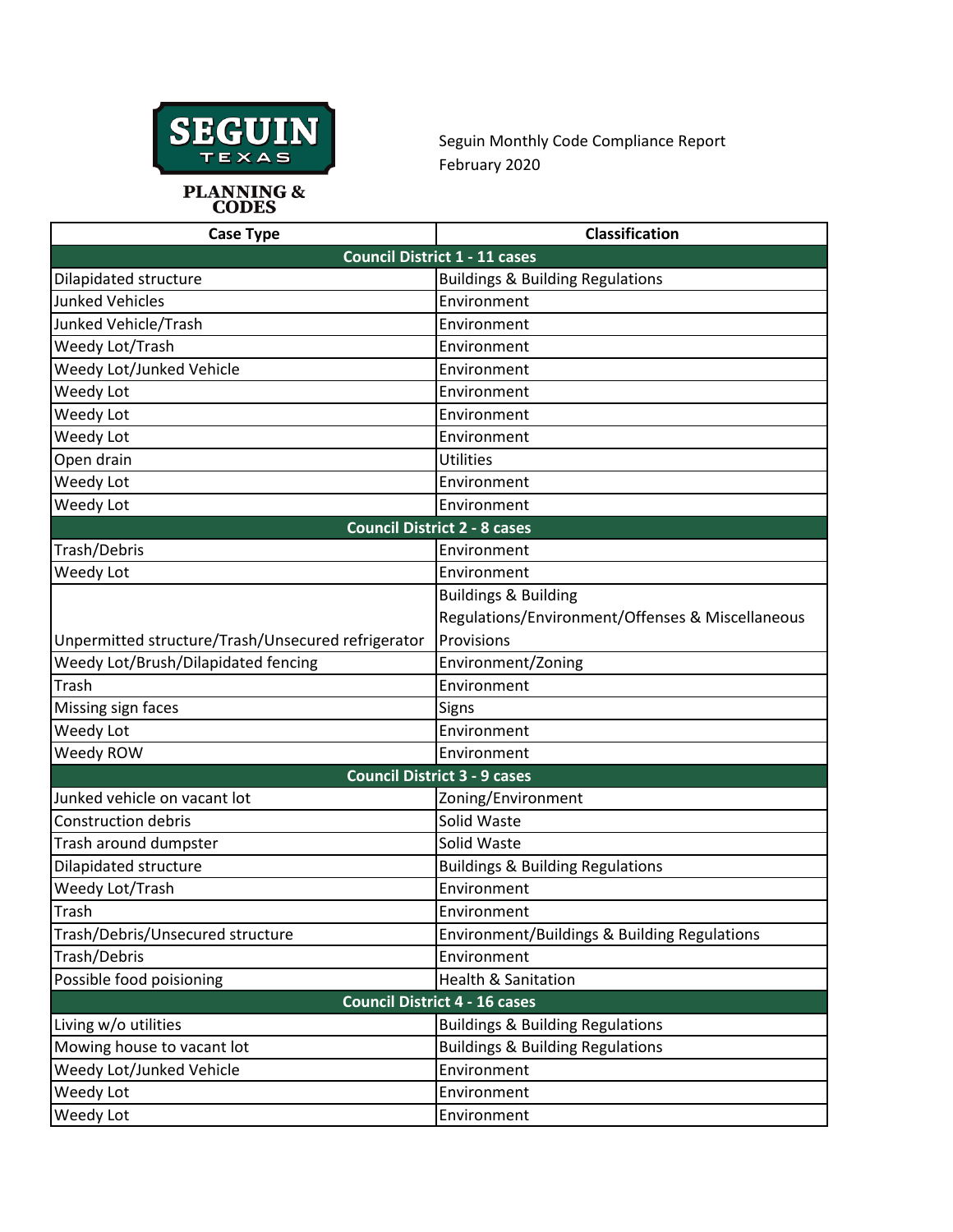| Weedy Lot                            | Environment                                 |  |
|--------------------------------------|---------------------------------------------|--|
| Trash                                | Environment                                 |  |
| Living without utilities             | <b>Buildings &amp; Building Regulations</b> |  |
| Unpermitted construction             | <b>Buildings &amp; Building Regulations</b> |  |
| <b>Unsecured structure</b>           | <b>Buildings &amp; Building Regulations</b> |  |
| Junked Vehicles/Trash                | Environment                                 |  |
| Weedy Lot                            | Environment                                 |  |
| Trash                                | Environment                                 |  |
| <b>Construction debris</b>           | Environment                                 |  |
| Weedy Lot                            | Environment                                 |  |
| Weedy Lot                            | Environment                                 |  |
| <b>Council District 5 - 9 cases</b>  |                                             |  |
| Weedy Lot                            | Environment                                 |  |
| Weedy Lot                            | Environment                                 |  |
| Unsecured structure/Vagrancy         | <b>Buildings &amp; Building Regulations</b> |  |
| <b>Junked Vehicles</b>               | Environment                                 |  |
| Trash/Debris                         | Environment                                 |  |
| Weedy Lot                            | Environment                                 |  |
| Living in a tent                     | Zoning                                      |  |
| Operating a business in a R-1 zone   | Zoning                                      |  |
| Unsecured structure                  | <b>Buildings &amp; Building Regulations</b> |  |
|                                      | <b>Council District 6 - 9 cases</b>         |  |
| Weedy Lot/Brush/Trash                | Environment                                 |  |
| Junked Vehicle/Trash/Debris          | Environment                                 |  |
| Weedy Lot/Junked Vehicle             | Environment                                 |  |
| Weedy Lot                            | Environment                                 |  |
| Fire damaged structure               | <b>Buildings &amp; Building Regulations</b> |  |
| Unpermitted structure                | <b>Buildings &amp; Building Regulations</b> |  |
| Parking on sidewalk                  | Streets, Sidewalks & Other Public Ways      |  |
| Dumpster not in UDC compliance       | Zoning                                      |  |
| Junked Vehicle                       | Environment                                 |  |
| <b>Council District 7 - 23 cases</b> |                                             |  |
| Weedy Lot                            | Environment                                 |  |
| Junked Vehicle/Trash/Debris          | Environment                                 |  |
| <b>Junked Vehicle</b>                | Environment                                 |  |
| Weedy Lot/Trash/Water leak           | Environment/Utilities                       |  |
| <b>Construction debris</b>           | Environment                                 |  |
| Trash/Debris in alley                | Environment                                 |  |
| Weedy alleyway                       | Environment                                 |  |
| Stagnant water/Trash/Debris          | Health & Sanitation/Environment             |  |
| Weedy Lot/Trash                      | Environment                                 |  |
| Weedy Lot                            |                                             |  |
| Weedy alleyway                       | Environment                                 |  |
|                                      | Environment                                 |  |
| <b>Bulky Trash</b>                   | Environment                                 |  |
| Sewer leak                           | Utilities                                   |  |
| Weedy Lot/Trash<br>Sewer leak        | Environment<br><b>Utilities</b>             |  |